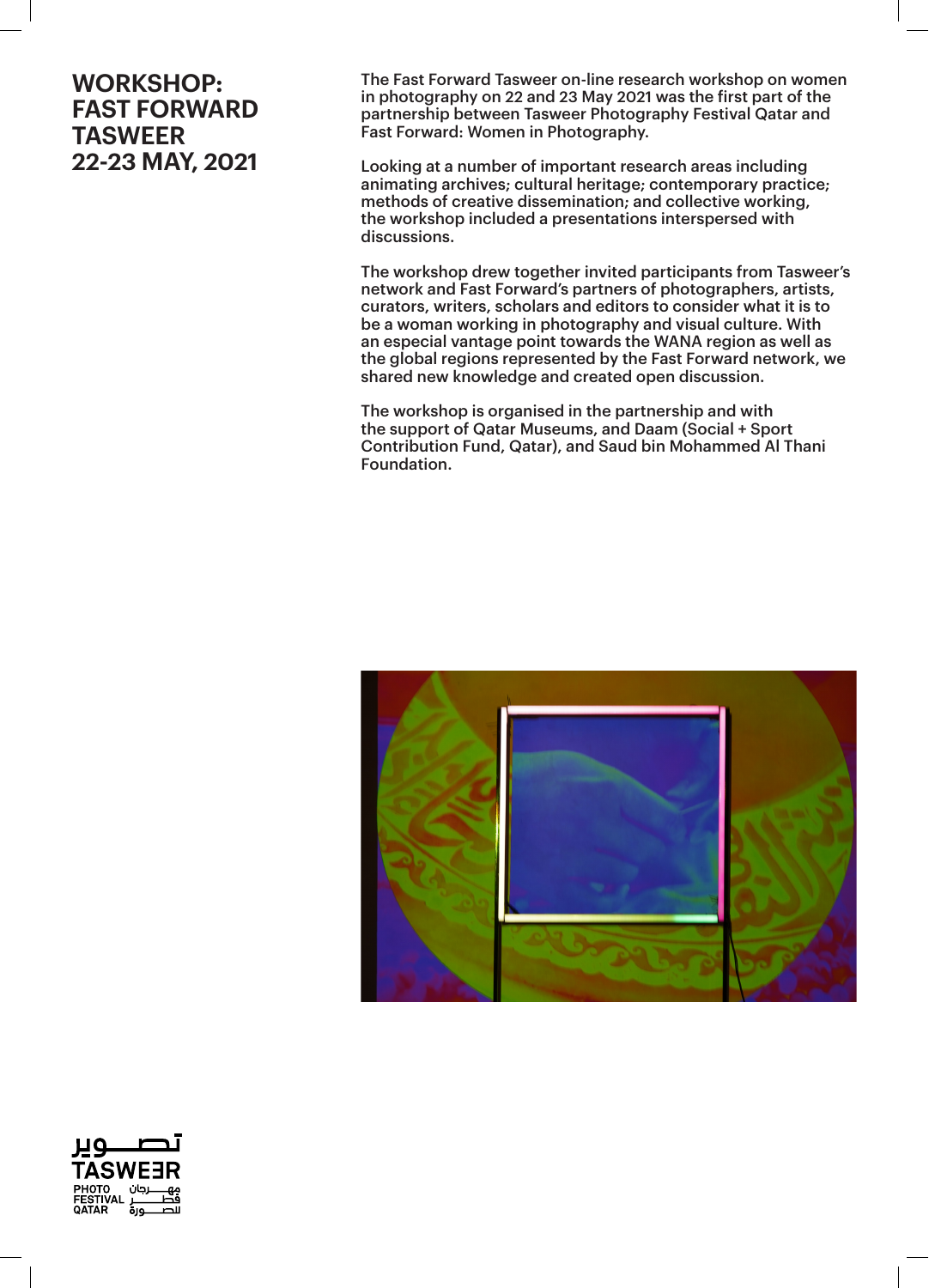MAKING HISTORIES: DAY ONE 10:00-10:10 Welcome by Charlotte Cotton 10:10-10:20 Welcome by Anna Fox 10:20-10:25 "House rules" by Maria Kapajeva

#### SESSION ONE

Chaired by Charlotte Cotton and Sinem Yorük 10:25-10:45 – Adriane de Souza 10:45-11:05 - Sabeena Gadihoke 11:05-11:25 - Hadeer Omar 11:25-11:45 - Rula Halawani 11.45-11.55 – Short break 11:55-12:40 – DISCUSSION ONE 12:40-13:30 – Long break

#### SESSION TWO

Chaired by Maryam Hassan Al-Thani and Charlotte Cotton 13.30-13.50 - Shaima Ayoub 13:50-14:10 - Shaima Al-Tamimi 14:10:14:30 - Renee Mussai 14:30-14:50 - Mashael Al Hejazi 14:50-15:10 - Julie Boukobza 15:10-15:20 – Short break 15:20-16:10 – DISCUSSION TWO 16:10-16:50 - Long break

SESSION THREE

Chaired by Mary Pelletier, Olga Stefatou and Charlotte Cotton 16:50-17:10 - Mary Pelletier + Olga Stefatou 17:10-17:30 - Val Williams 17:30-17:50 - Sueraya Shaheen 17:50-18:10 - Kristen Lubben 18.10-18:20 – short break 18:20-19:10 – DISCUSSION THREE MAKING HISTORIES: DAY TWO 11:10-11:20 Welcome - Charlotte Cotton and Maria Kapajeva

SESSION FOUR

Chaired by Anna Fox and Maria Kapajeva 11:20-12:10 – DISCUSSION FOUR A discussion about the process and possibilities of mentorship programmes - so a specific, themed discussion where workshop participants who are able to join share their knowledge and help craft the basis for the proposed Fast Forward Tasweer mentorship programme for women photographers in the WANA region. 12:10-13:00 – Long break

SESSION FIVE Chaired by Anna Fox and Maria Kapajeva 13:00-13:20 - Tomi Alukosi & Nono Motihlok 13:20:13:40 - Shoair Movlian 13:40-14:00 - Christine Eyene 14:00-14:20 - Maryam Hassan Al-Thani 14:20-14:30 – Short break 14:30-15:20 – DISCUSSION FIVE 15:20-16:00 - Long break

SESSION SIX Chaired by Christiane Monarchi and Maria Kapajeva 16:00-16:20 - Aldeide Delgado 16:20-16:40 - Rahaab Allana 16:40-17:00 - Anni Wallenius 17:00-17:10 – Short break 17:10-18:00 – DISCUSSION SIX 18:00-18:30 – Summary and What's Next: Charlotte Cotton and Anna Fox

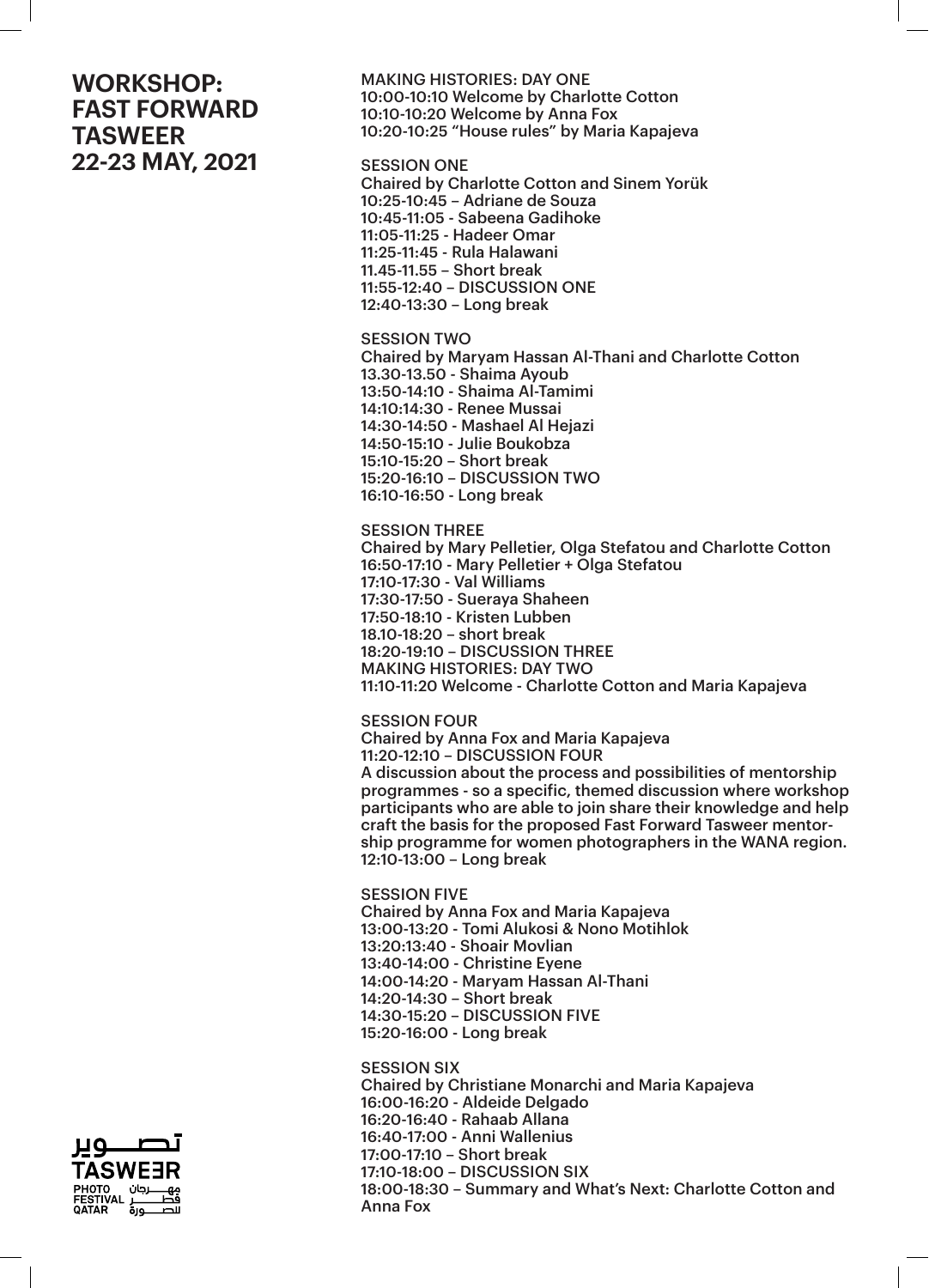### Mashael Al Hejazi

Mashael Al Hejazi is a Qatari photographer, living in Doha. Her passion for photography was ignited when she acquired her first Polaroid and Kodak 110 cameras. She is developing her personal style and searching for authenticity in the digital world, looking at how the past is reflected in the technology of the future. During her artist residency at Fire Station in Doha, and for her commissioned installation Contemporary Heritage: My Mother Lulwa's House at a restored Al Najada district home, Mashael has been working with local photographers and projects to capture memories of Doha Neighbourhoods for the next generation. Her project Tawtheeq focuses on the people and architecture of old Doha, capturing the rapidly changing daily life in the city. She is using her research into alternative photographic processes as the basis of the project, employing 19th century printing techniques such as Cyanotype and Gum Bichromate printing.

### Shaha Al Khulaifi

Shaha Al Khulaifi's work captures the essence of architecture and the ever-shifting landscape through photography. Her work observes and records the complex environment in which we live, the impact of rapid urban growth and the contemporary experience of the people living in a developing city. Shaha's photographs are printed and layered using different materials and textures such as glass and mirrors to form a third dimension portraying the evolution of a city that is expanding and taking new forms.

### Rahaab Allana

Rahaab Allana is Curator/Publisher, Alkazi Foundation for the Arts in New Delhi; Fellow of the Royal Asiatic Society (London) and was previously, Honorary Research Associate at the University College, London (Department of Visual Anthropology). He has curated, contributed to and edited several publications and exhibitions on South Asian photography and its trans-national histories. He serves, and has served on the Advisory Committee/ Juries of various cultural fora including the Prix Pictet Award (London/Switzerland/Paris); the Gabriele Basilico Prize in Architecture and Landscape Photography; as well as the Editorial Board of the Trans-Asia Photography (TAP) Review, University of Michigan. He is the Founding/Managing Editor of PIX; Founder of the first app for photography from South Asia called ASAP Connect; and is Guest Editor for the next issue of Aperture Magazine (NY) due in the summer 2021. alkazifoundation.org ; enterpix.in ; asapconnect.in

#### Maha Khalfan Al Maslamani

Maha Khalfan Al Maslamani is Tasweer Photo Festival Qatar's Learning & Outreach Coordinator

#### Hayat Ahmed Yahya Alsharif

Yemeni-based photojournalist Hayat Ahmed Yahya Alsharif shares human-scaled stories of women's lives in Yemen. She is a recipient of Tasweer's 2021 Sheikh Saoud Al Thani Project Award, granted to support her aims to share close encounters with Yemeni women and their struggle to survive and provide for their families in such extreme conditions of famine, war and a pandemic.

#### Shaima Al Tamimi

Through photography, film and writing, Yemeni-Kenyan artist Shaima Al-Tamimi tells deeply personal and resonant stories of experience, relationality, and memory. Al-Tamimi has created two "chapters" of a long term project - As if we never came, which is a photographic delving into her ancestral history; and Don't get too comfortable, a recently completed photo-narrative

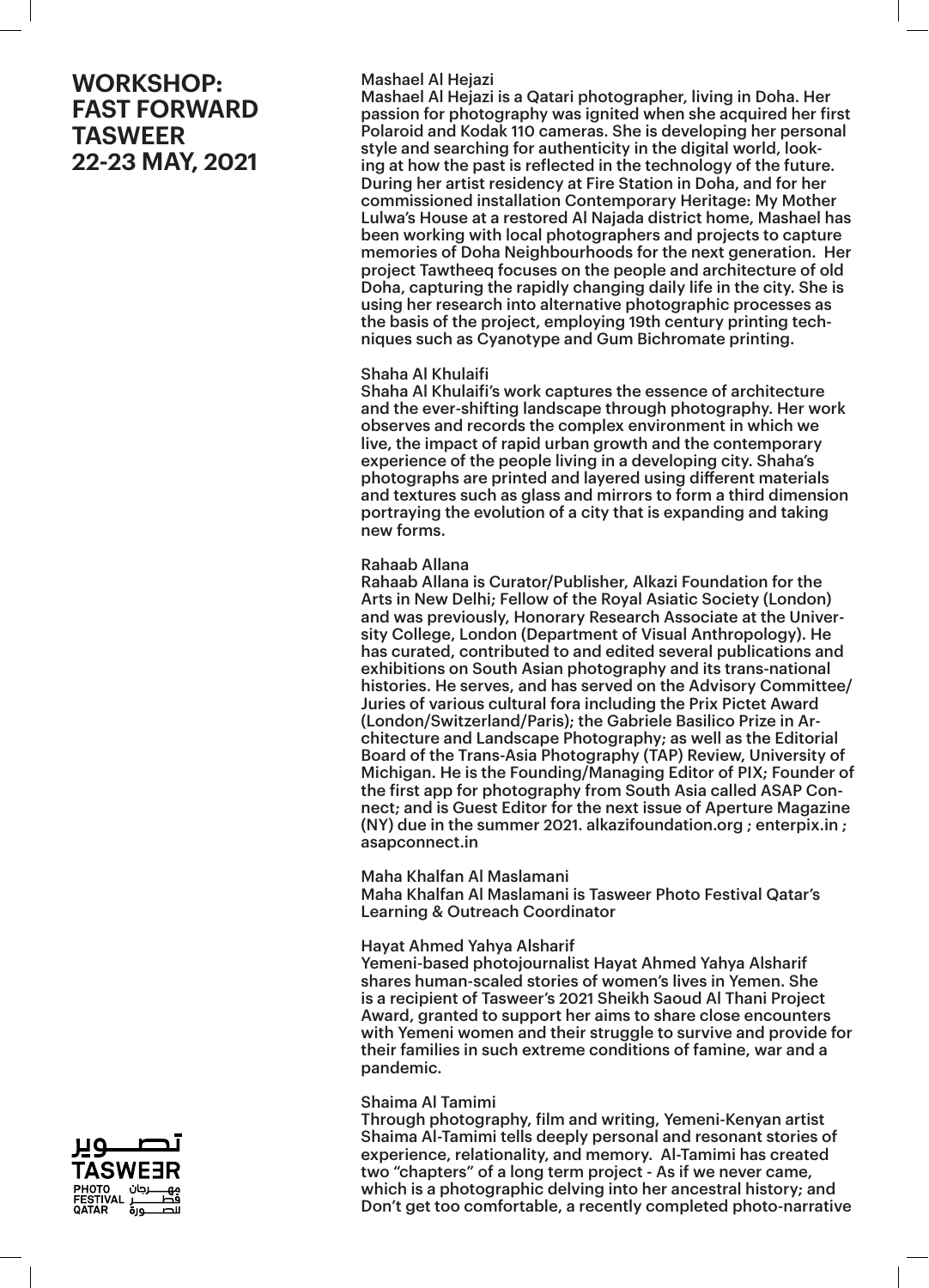video framed as a letter to her paternal grandfather. Shaima is currently developing the third "chapter" that consolidates her family's archives using immersive Augmented Reality technologies.

### Maryam Hassan Al-Thani

Has worked on a multitude of curatorial projects for Qatar Museums, and is the instigator and curator of Tasweer's Contemporary Heritage Project - with 3 commissioned installations by artists Hadeer Omar, Shaha Al Khulaifi and Mashael Al Hejazi at 3 of Qatar's heritage sites. Maryam has previously worked on the photographic aspect of Qatar Contemporary: Art and Photography presented in Russia (2018), and has also served as the curator of the exhibition Cultural Exposures: Photography and Film from Qatar in Berlin (2017). She has also curated the exhibition Fragments: An Exhibition by Mahmoud Obaidi (2016) while working for Qatar Museums and has previously commissioned international artists for the National Museum of Qatar. Her work on public art commissions include Richard Serra: East-West; KAWS: Small Lie; Jean Michel-Othoniel: Cosmos; and Simone Fattal: Gates of the Sea.

### Shaima Ayoub

Shaima Ayoub is a photographer, image-maker and researcher from London, currently living and working in Doha. Holding a BA in Fashion Communication from Middlesex University, with a focus on image-making, Shaima then went on to receive her MA in Museum and Gallery Practice from UCL. Along with graphic designer Sara Alafifi, she has curated the publication celebrating Tasweer's inaugural Sheikh Saoud Al Thani Awards and is a member of the photo collective Photo Art Qatar.

### Patricia Azevedo

Born in Recife, Brazil, Patricia Azevedo graduated in Philosophy at Université Paris VIII, has a Master's degree in Philosophy and PhD in Visual Arts both at University Federal of Minas Gerais, where she is Professor in the Visual Arts Course and Director of Photography and Cinema Department. As an artist, she develops collaborative projects, investigating language, territory and power, working in the public space and internet platforms through relationships established between people and the communicative act. She is included in exhibitions, publications and residences in Brazil and abroad. She composes the curatorship team of FIF BH - International Photography Festival of Belo Horizonte, Brazil and is member of the Steering Committee of Fast Forward Women in Photography.

#### Samar Sayed Baiomy

Samar Sayed Baiomy is an Egyptian photographer and academic. Her ongoing Revive Memories project combines her photography, archival material, oral histories, and academic research to create a deep analysis of the rapid destruction of a historic fishing village in Alexandria, Egypt. Baiomy is a recipient of the Sheikh Saoud Al Thani Project Award grant, supporting her continued use of her photography to document the complete erasure of this seafront village and capture the memories and experiences of its former residents.

#### Julie Boukobza

Julie Boukobza is a curator based in Paris and Arles, head of the Luma Arles Residency Program. In 2016, she curated the exhibition Pure Fiction at Marian Goodman gallery and a solo show of Peter Shire at New Galerie, both in Paris. In July 2017, she co-curated with Simon Castets a group show at the Museum of Contemporary Art in Belgrade called FADE IN 2 EXT. MODERNIST HOME. She ran an artist-run space in Paris with the

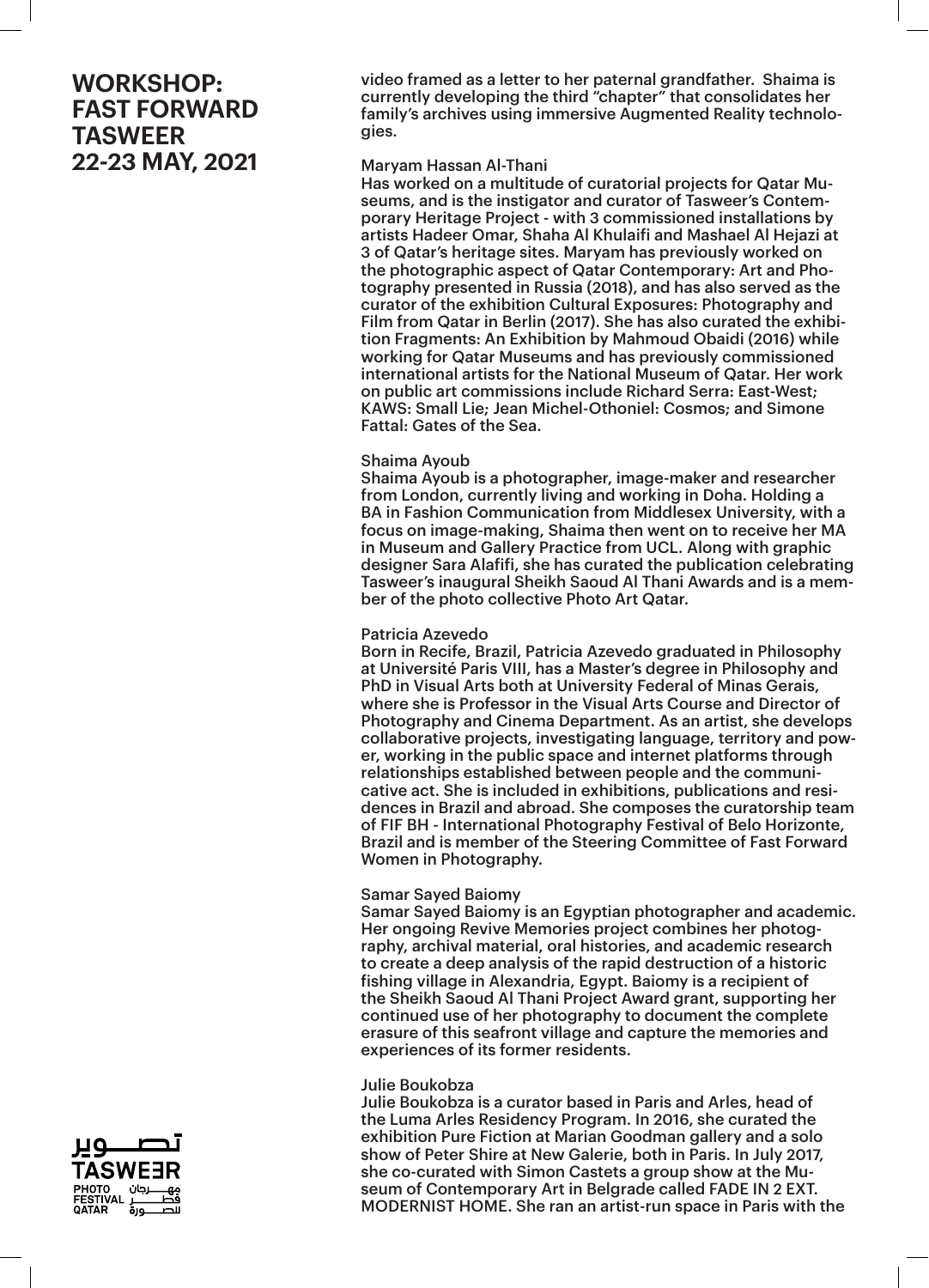curator Stéphanie Moisdon and the artist Matthew Lutz-Kinoy in 2018/2019. In January 2020, she curated the solo exhibition The End of the British artist Michael Dean at Converso in Milan. In 2021, she will curate two group exhibitions, one at Brausnfelder Family Collection in Cologne in September and another one at the Virginia Commonwealth University's gallery in Qatar. In 2022, she will co-curate an exhibition with Julia Morandeira Arrizabalaga at CA2M in Madrid.

### Susan Collins

Susan Collins works in response to specific sites and situations often employing transmission, networking and time as primary materials. Key works include the BAFTA nominated Tate in Space, commissioned for Tate Online (2002); Underglow (2005-6), a network of illuminated drains for the Corporation of London and Brighter Later (2013), a light installation for the Radcliffe Observatory, Oxford driven by live weather data. Since 2002 she has made lens-based year-long live internet transmissions from remote locations, the latest of which is Current (2020-21) transmitting pixel-by-pixel from a ship anchored in the Greek Peloponnese. Collins is an artist and Professor of Fine Art at the Slade School of Fine Art, UCL.

## Charlotte Cotton

Charlotte Cotton is a curator, writer and creative consultant who has explored photographic culture for over twenty years. She has held positions including curator of photographs at the Victoria and Albert Museum, head of programming at The Photographers' Gallery in London, curator and head of the Wallis Annenberg Department of Photography at the Los Angeles County Museum of Art, and curator-in-residence at Katonah Museum of Art, NY; International Center of Photography, NY; Metabolic Studio, CA; and California Museum of Photography. Her book, The Photograph as Contemporary Art, is published in ten languages and has been a key text in charting the rise of photography as an undisputed art form in the 21st century. The fourth edition was published in September 2020. Her curatorial projects and books include Words Without Pictures (2008-10); Photography is Magic (2012-15); Public, Private, Secret: On Photography and the Configuration of Self (2016-18). She is currently the Artistic Director of the inaugural Tasweer Photo Festival Qatar.

## Aldeide Delgado

Aldeide Delgado is the founder and director of Women Photographers International Archive (WOPHA). She has a background in advising and presenting at art history forums based on photography including lectures at the Tate Modern, Pérez Art Museum Miami, California Institute of the Arts (CalArts), and The New School. Delgado is a recipient of a 2019 Knight Arts Challenge, the 2018 School of Art Criticism Fellowship from SAPSTL-INBA, and a 2017 Research and Production of Critical Essay Fellowship from TEOR/éTica. Her areas of scholarly interest include a feminist and decolonial re-reading of the history of photography from the Latin American, the Caribbean and Latinx contexts. She is an active member of PAMM's International Women's Committee, IKT International Association of Curators of Contemporary Art, US Latinx Art Forum and Art Table.www.wopha.org

#### Christine Eyene

Christine Eyene is a London-based French-Cameroonian curator. In 2018, she curated the Summer of Photography 2018 at BOZAR (Brussels) and has organised numerous photography exhibitions as part of biennials and festivals including: FORMAT International Photography Festival (Nottingham, 2015); Summer of Photography (Brussels, 2014); 3rd PHOTOQUAI – Biennial of World Images (Paris, 2011); GWANZA: Month of Photography (Harare, 2011) and

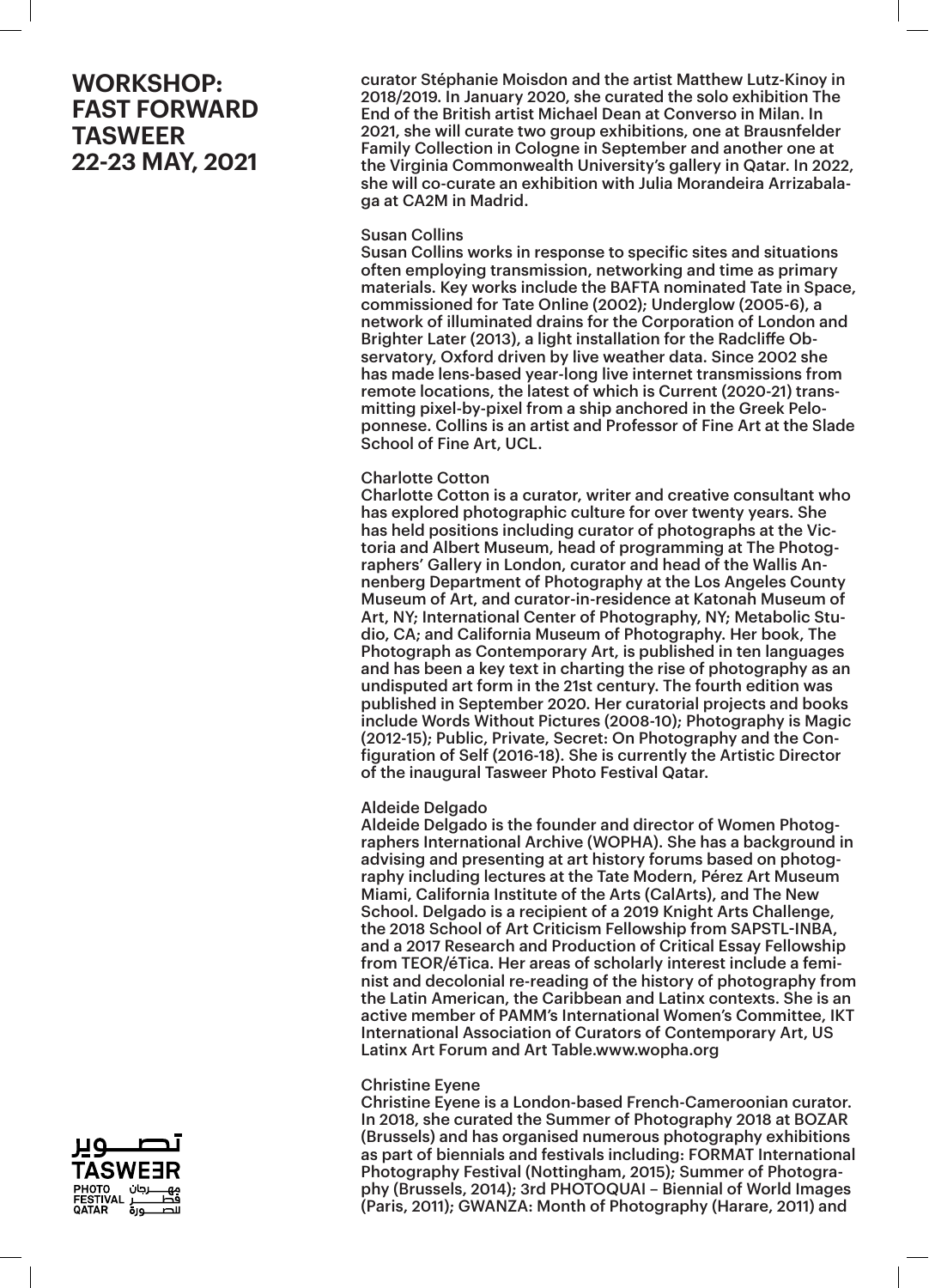Brighton Photo Fringe (2010). In 2016, with Cameroonian curator Landry Mbassi, she co-founded YaPhoto, a project supporting emerging photographers in Cameroon. She continues to run the online platform Yaounde Photo Network (YPN) with a focus on exhibiting young Cameroonian photographers internationally and has presented them at OGU MAG, Tokyo (2017), Unseen Amsterdam (2018) and BiC Project Space, Casablanca (2019). www. eyonart.org

### Anna Fox

Anna Fox is one of the most acclaimed British photographers of the last 35 years, best known for Work Stations: Office Life in London (1988), a study of office culture in Thatcher's Britain. As Professor of Photography at University for the Creative Arts, Fox directs the project Fast Forward: Women in Photography. Her solo shows include Photographer's Gallery, London, Museum of Contemporary Photography, Chicago, Shanghai Center of Photography and group shows include Centre of the Creative Universe: Liverpool and the Avant Garde at Tate Liverpool and How We Are: Photographing Britain at Tate Britain. In 2010 Fox was shortlisted for the Deutsche Borse Photography Prize.

## Sabeena Gadihoke

Sabeena Gadihoje is Professor at the AJK MCRC at Jamia Millia Islamia, New Delhi where she teaches Digital Media Arts. A photo historian and curator, she started her career as an independent documentary filmmaker and cameraperson. Her film Three Women and a Camera won awards at Film South Asia at Kathmandu (1999) and the Mumbai International Film Festival (2000). She was a Fulbright Fellow at Syracuse University during 1995-6 and her book on India's first woman press photographer Homai Vyarawalla, Camera Chronicles of Homai Vyarawalla (Mapin/ Parzor Foundation) was published in 2006. Gadihoke has curated several shows on photography, the most recent being a retrospective of photographer Jitendra Arya titled Light Works at the National Gallery of Modern Art at Bombay and Bangalore during 2018-9. Her research interests focus on the intersection of the still and moving image and she has written on contemporary documentary films, photo history, popular visual culture and female stardom in Bombay cinema.

## Sunil Gupta

Sunil Gupta (b. New Delhi 1953) MA (RCA) PhD (Westminster) who has been involved with independent photography as a critical practice for many years focusing on race, migration and queer issues. A retrospective is shown at The Photographers' Gallery, London (2020/21) and Ryerson Image Center, Toronto 2021. He is a Professorial Fellow at UCA, Farnham. His work is in many public collections including; Tokyo Museum of Photography, Philadelphia Museum of Art, Royal Ontario Museum, Tate and the Museum of Modern Art. His is represented: Hales Gallery (New York, London), Stephen Bulger Gallery (Toronto) and Vadehra Art Gallery (New Delhi).

## Rula Halawani

As a native of occupied East Jerusalem, Rula Halawani began her artistic career by registering the difficulties of living under a protracted political conflict. Halawani's early works capture the many aspects of this reality, from the tedious moments of attempting to perform daily tasks under the restrictions of military occupation to the cyclical onset of violent siege that transforms Palestinian neighbourhoods, towns, and cities into overnight war zones. Rula's recent work focuses on the traces of lives and history that can still be found in often overlooked details, whether in the material culture of Palestinian society or the transformed landscapes of her childhood. Halawani is based in Jerusalem,

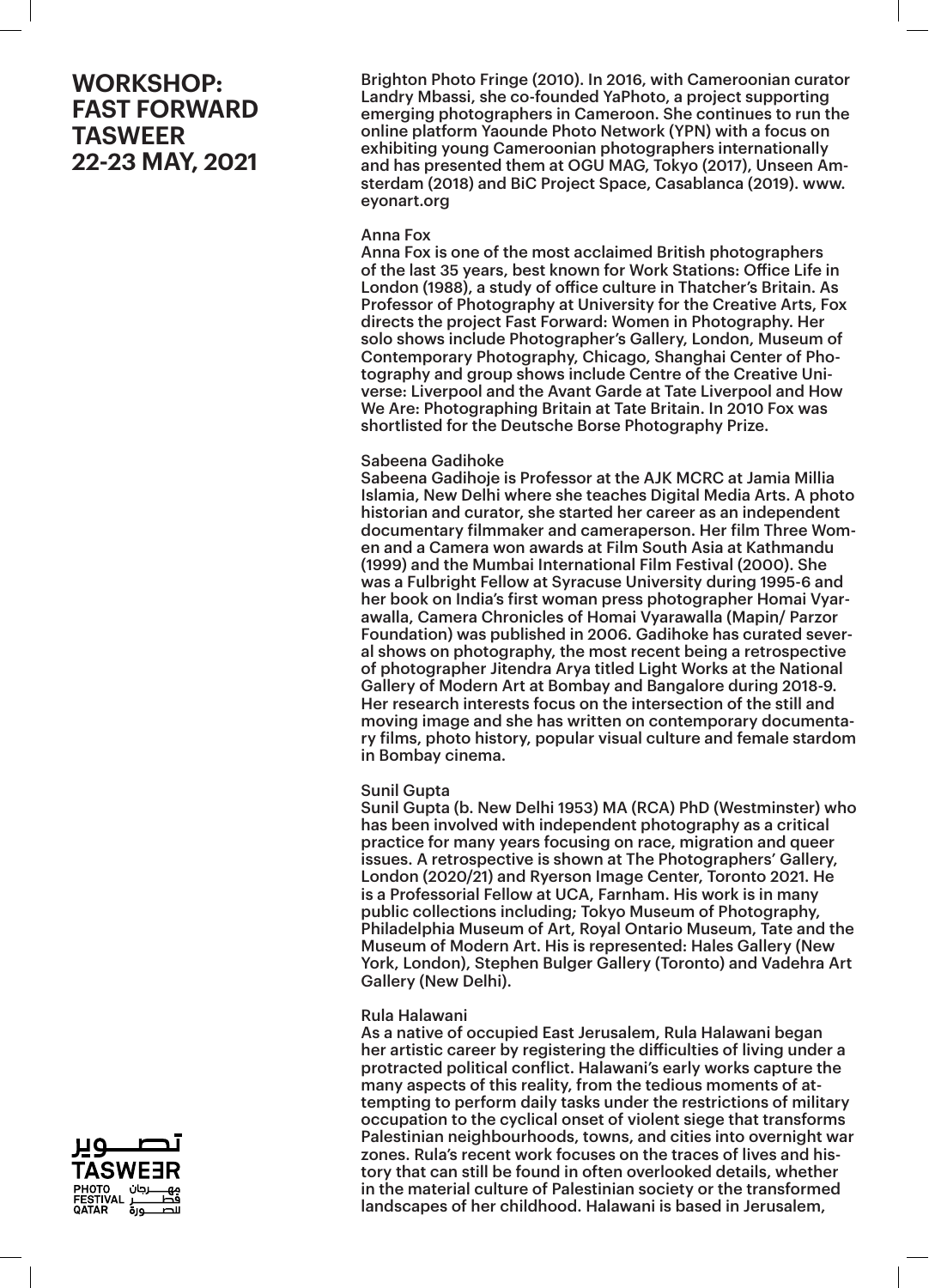where, in addition to her artistic practice, she was the founding director and an associate professor of the Photography program at Birzeit University. She is a recipient of Tasweer's inaugural Sheikh Saoud Al Thani Project Award grant that supports her newly-started For you Mother 2 - a series of photographs made with discontinued film stock, dedicated to her mother and Halawani's childhood memories of wildflowers in Palestine and the disappearing Palestinian landscape, now replaced by Israeli settlements. Utilizing traditional photographic means, Halawani calls forth the pre-1948 history of Palestinian culture and landscapes.

#### Mona Hassan

Mona Hassan's investigative photojournalism includes working with the limestone quarry workers in the Manya Governorate of Upper Egypt, demonstrating her capacity to create unforgettable images of remote, underrepresented and unseen human life. Hassan was awarded a Sheikh Saoud Al Thani Project Award in 2021, for her proposal to continue to gain the trust and travel with a nomadic Arab tribe in search of pasture for their livestock, through the governorates of Egypt.

#### Elina Heikka

Elina Heikka is Museum Director at The Finnish Museum of Photography in Helsinki since 2007. The Museum, founded in 1969, is the national special museum for photography and puts on exhibitions of Finnish and foreign contemporary photography, and presents the diverse history of photography. Elina Heikka holds MA in art history. She was editor and editor-in-chief in Valokuva – Finnish Photography magazine from 1994 to1998. After that she worked as a researcher at the Finnish Museum of Photography and as a special researcher at the National Gallery / Central Art Archives from 2001 to 2007. She has published widely on contemporary photography, history of Finnish photography, contemporary art and visual culture.

Magdalene Keaney

Magdalene Keaney is Senior Curator, Photographs at the National Portrait Gallery, London. She previously held curatorial roles at the Australian National Portrait Gallery, London College of Fashion and was Senior Curator, Photographs at Australian War Memorial. At the NPG Keaney has curated the 2019 and 2020 Taylor Wessing Photographic Portrait Prize, Ethan James Green: Couples and Inspiring People: Collecting for the future. For more than twenty years she has written for catalogues, books and magazines, notably around fashion photography and contemporary practice. Recent publications include: 100 Fashion Icons (National Portrait Gallery, London, 2019) and contributions to Cindy Sherman (National Portrait Gallery, London, 2019) and Know my Name (National Gallery of Australia, 2020). In 2010 she curated Irving Penn Portraits at the National Portrait Gallery and authored the accompanying catalogue. She is currently working on a comprehensive representation of the NPG's photographs collection as part of the Inspiring People redevelopment project and is a PhD candidate at the Australian National University in Canberra.

#### Karen Knorr

Karen Knorr (USA / UK) was born in Germany and grew up in Puerto Rico in the 1960's. She is Professor of Photography at the University for the Creative Arts since 2010. She lives and works in London, U.K. Karen Knorr won the V International Photography Pilar Citoler Prize in 2011. She has been nominated for the Deutsche Börse in 2011 and 2012 and Prix Pictet in 2012 and 2018. Knorr's work is included in collections worldwide including Shanghai Center of Photography, National Gallery of Art, Washington DC, USA, San Francisco Museum of Modern Art, USA, Tate

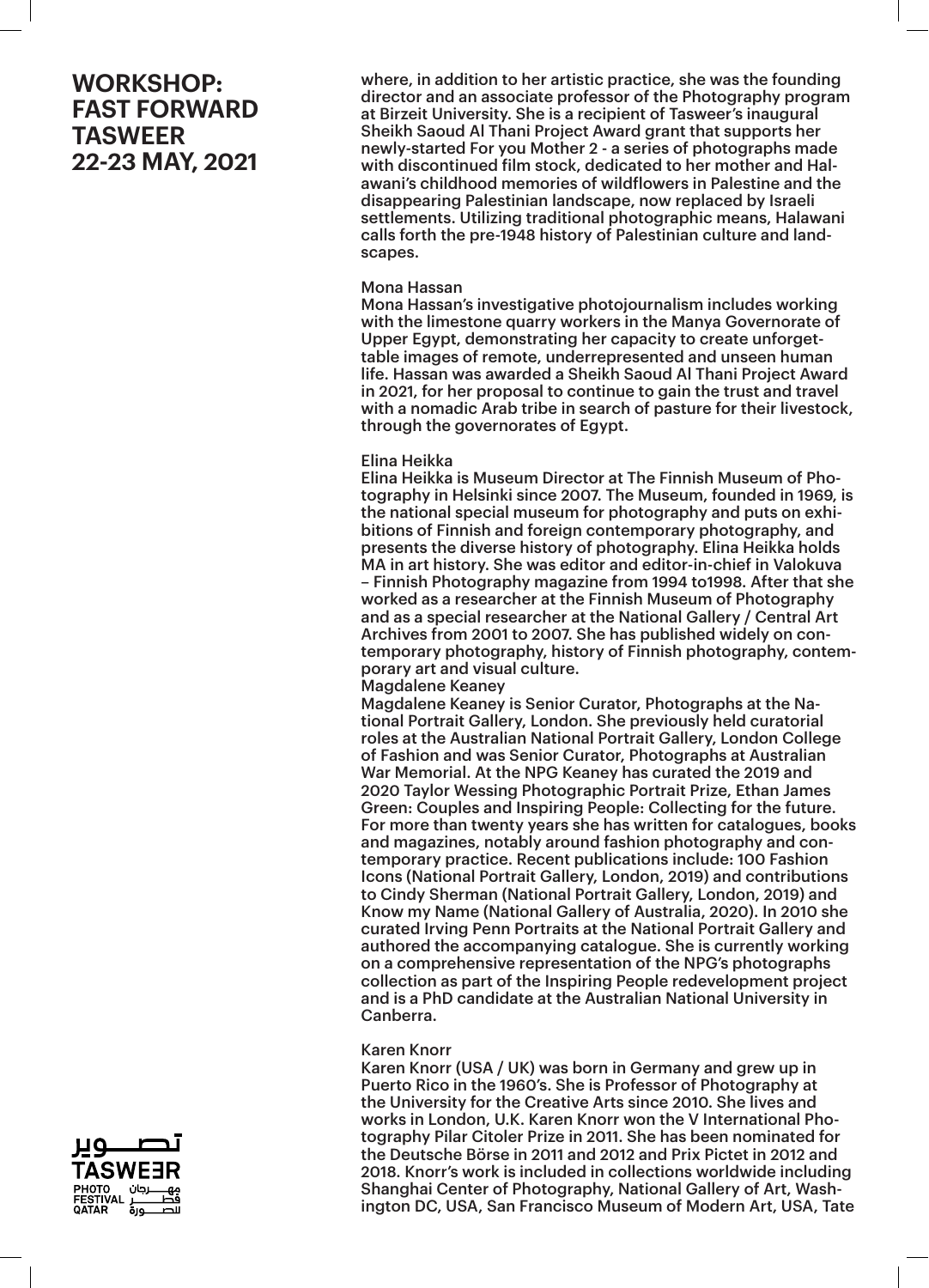Museum, UK, Victoria and Albert Museum, UK and Pompidou Museum, France.

#### Maria Kapajeva

Maria Kapajeva is an artist, who works between Estonia and London. Her work often highlights peripheral histories, focusing on the representation of women. Her solo shows include Finnish Museum of Photography, Tallinn Art Hall Gallery, Lithuanian Gallery of Photography and Latvian Museum of Photography. Her video works were screened at VAFT in Finland, Luminocity Festival in Canada, NexT Film Festival in Romania and Berlin Feminist Film Week. In 2019 she was awarded with A Woman's Work: Creative European Programme Grant. Her first book You can call him another man was shortlisted for Aperture Photobook Award 2018. The second one Dream Is Wonderful, Yet Unclear was published in 2020.

### Brigitte Lacombe

French photographer Brigitte Lacombe is known for her influential and revelatory portraiture. For four decades she has created iconic and intimate photographs of many of the world's most celebrated artists, actors, politicians and intellectuals. Her books include Lacombe Anima | Persona (2009), a retrospective book of photographs from 1975-2008, and Lacombe Cinema | Theater (2001). As a special photographer, Lacombe has worked on many film sets since the mid. 1970s. She has worked on the films of Martin Scorsese, Mike Nichols, Anthony Minghella, Spike Jonze, Bennett Miller, Lynne Ramsay, David Mamet, Alejandro González Iñárritu, Sofia Coppola, Wes Anderson, Quentin Tarantino, Bernardo Bertolucci, Steven Spielberg, Sydney Pollack, Sam Mendes, and Michael Haneke, Federico Fellini and many others. In 1985, Lacombe became the first and only staff photographer for Lincoln Center Theater in NY for 7 years. Brigitte, a documentary film by director Lynne Ramsay, commissioned by Miu Miu Women's Tales, was shown at the Venice and New York Film Festivals in 2019. Emmy Lee Wall

Emmy Lee Wall is Executive Director of the Capture Photography Festival in Vancouver, BC, Canada. Capture is an annual lensbased festival with an extensive and diverse exhibition and public art programme; a youth-oriented learning programme, and an events that span tours, screenings, artist talks, and community events.

## Thomas Modeen

Thomas Modeen is Director of the QSS Vocational School, Doha.

## Christiane Monarchi

Christiane Monarchi is the founding editor of the online photography magazine Photomonitor which has published more than 1,200 features online in the past decade. In 2020 she co-founded Hapax Magazine, currently working on its first issue. Christiane is also a free-lance curator, lecturer, artist mentor, and serves on the Board of Photofusion, on the steering committee of Fast Forward, Women in Photography, and as a trustee of The Hyman Foundation.

## Shoair Movlian

Shoair Mavlian is Director of Photoworks, U.K. She is responsible for strategic vision and artistic direction of the organization. Recent Photoworks projects include Photoworks Festival: Propositions for Alternative Narratives (2020) and Brighton Photo Biennial: A New Europe (2018). From 2011-2018, Mavlian was Assistant Curator, Photography and International Art at Tate Modern where she curated exhibitions including Don McCullin (2019); Shape of Light: 100 Years of Photography and Abstract Art (2018); and

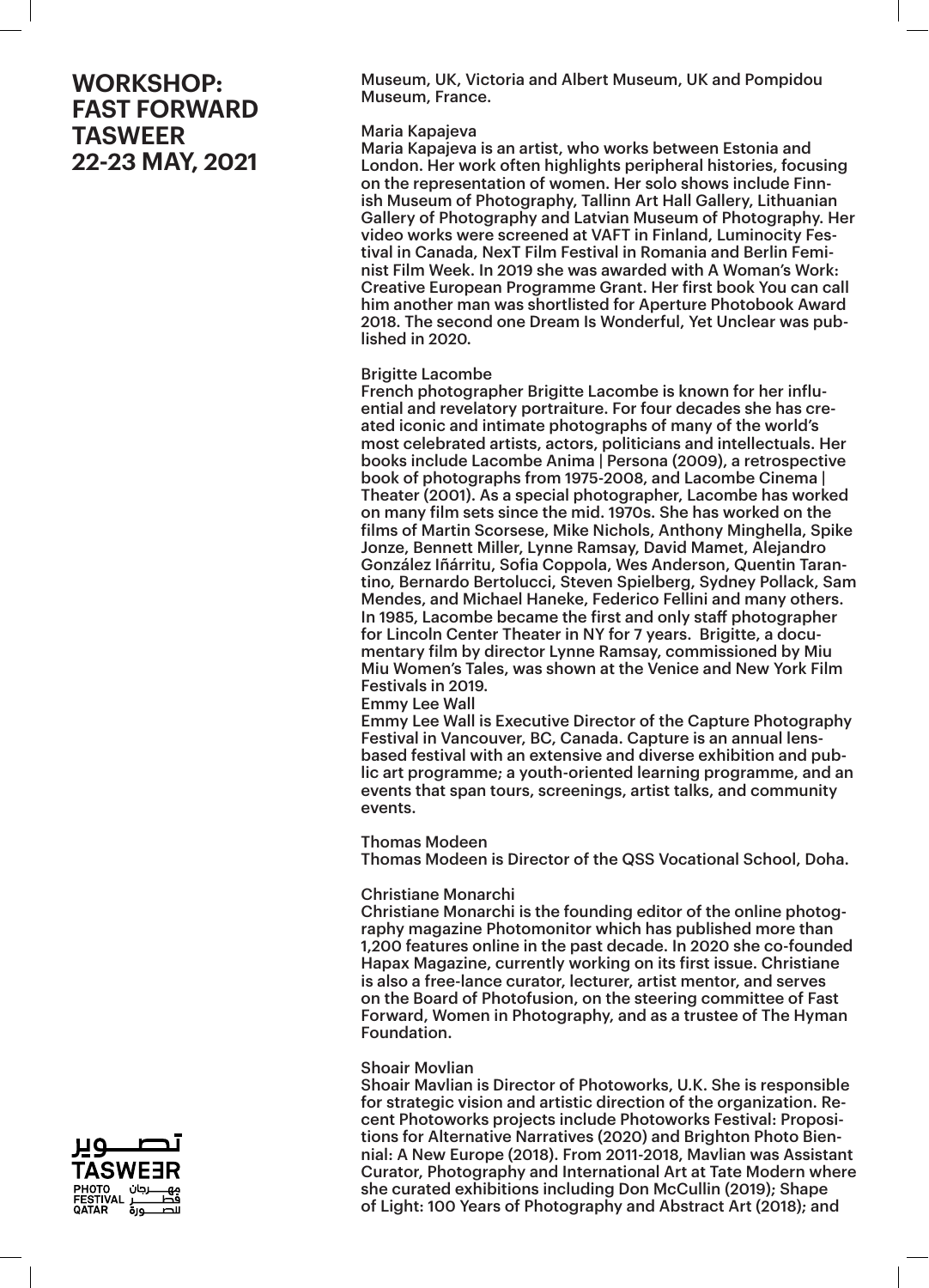Conflict, Time, Photography (2014). Mavlian has a background in photographic practice and the history of photography, with a focus on conflict and memory, Central and Latin American photography and emerging contemporary practice.

#### Hadeer Omar

Hadeer Omar is an Egyptian visual and time-based media artist, and educator. She holds a BFA in Graphic Design (2010) and MFA in Design Studies (2016) from Virginia Commonwealth University, School of the Arts in Qatar (VCUarts Qatar). Her passion for documentary and cultural movements crosses disciplines within art, design, and film, as a means of presenting her identity through her work. She combines mediums to explore various techniques and methods to produce her illustrations, photographs, and videos. With no formal training in photography, the artist found her way by utilizing digital and analog tools, to observe her surroundings, document her process, and build a body of work that tells stories. Her experimentation with photography is not limited to portraiture, street, conceptual, or editorial photography. She approaches photography as a form of self-expression, and reflection of current political and social events.

## Mary Pelletier

Mary Pelletier is a photography historian and writer based in London, whose research focuses on 19th and early 20th century photography in the Middle East. From 2018-2020, she worked as a Senior Photography Specialist with Qatar Museums. From 2016-2018, she was an arts correspondent and archival researcher based in Jerusalem, and prior to that managed James Hyman Gallery, London. Her ongoing research into the photography of Karimeh Abbud was shared at the Fast Forward: Women in Photography conference at the Tate Modern in December 2019, and she is a contributing editor at The Classic photography magazine.

## Elizabeth Ransom

Elizabeth Ransom is a UK based researcher, educator and visual artist working with alternative photographic practices. She is currently enrolled on the PhD research degree programme at the University for the Creative Arts, Farnham. As an artist Ransom takes from her own lived experiences of migration to explore transnationality, home and memory. Ransom's research builds on theories of migration and place attachment particularly from the perspective of the migrant woman. Her work has been exhibited internationally in the UK, India, Mexico, China and the US.

#### Sefa Saglam

Sefa Saglam is Acting Chief of Qatar Museums' Creative Hub, and Senior Advisor to Tasweer Photo Festival Qatar

#### Adriane de Souza

Adriane de Souza is a Brazilian photographer currently based in Doha, Qatar. She received her BA degree in Sociology from the Federal University of Rio de Janeiro (UFRJ). She began to make photographs as a way of self-liberation, research, and to further understand human interactions and emotions. The goal of her work is to find personal freedom and provide tools for others to do the same. Her ongoing project - I am not my father - explores concepts of masculinity. Qawiya (ةيوق] (strong] focuses on the presence and importance of women in sports in Qatar. De Souza is a member of the collective Photo Art Qatar, jurying and curating Tasweer's 2021 Sheikh Saoud Al Thani Single Image Award. She is currently creating and facilitating a series of workshops and online resources for the International Girl Scouts movement, in collaboration with Tasweer.

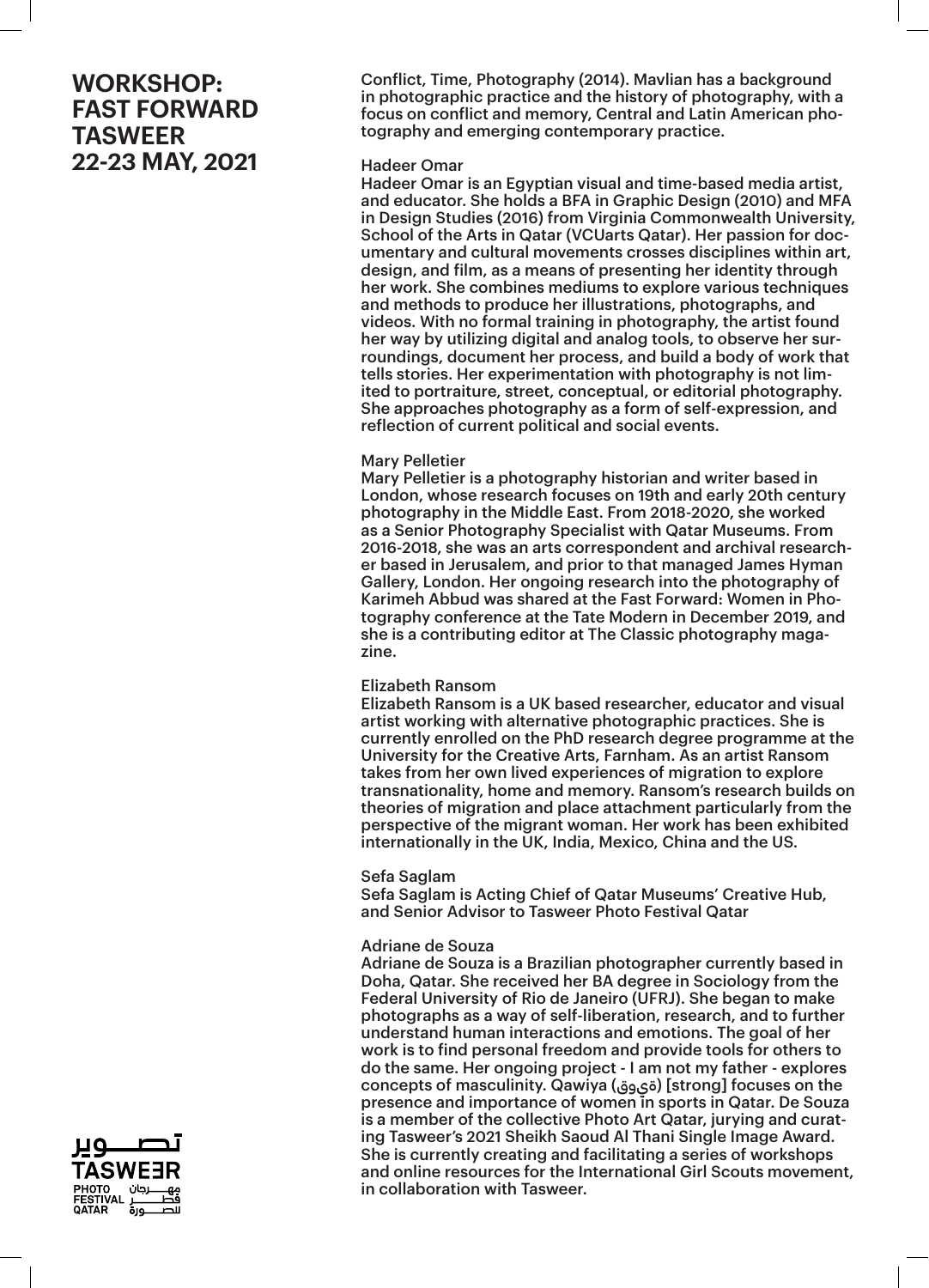## Olga Stefatou

Olga Stefatou is a visual artist and photography consultant. She is currently living in her native country of Greece, after working as a senior photography specialist with Qatar Museums. Stefatou's mixed media work investigates the idea of freedom and its connection to geopolitics, heritage and social structures, with a special interest in gender issues. Stefatou has exhibited her work widely, including at the Aga Khan Museum (CA); Doha Fire Station art space (QA); Los Angeles Month of Photography; Head On (AU); Les Boutographies (FR); and Gallery Negpos (FR). Stefatou is the creative director of the arts program at Saristra Festival Arts - a festival celebrating music and arts on Cephalonia Island, Greece.

#### Sueraya Shaheen

Sueraya Shaheen was born in Beirut, to Syrian parents. After graduating from the Corcoran College of Art and Design in Washington D.C., she worked at United Press International and assisted the White House photographer Dirck Halstead. Shaheen is the Photo Editor of Tribe Magazine - a non-profit publication that she co-founded in 2015, focusing on contemporary photography, video, and new media by Arab and Arab diaspora artists and photographers. Her ongoing photographic series - Encounters - constitutes an archive of portraits of contemporary Arab artists and has been exhibited widely.

### Dr Jean Wainwright

Dr Jean Wainwright is a Professor of Contemporary Art and Photography and Director of the Fine Art and Photography Research Centre both at UCA. As a curator, critic and interviewer she has published extensively in the contemporary arts field, contributing to numerous catalogues and books. Along with the entire unedited Audio Arts archive, Wainwright's 'conversations' for Audio Arts magazine were acquired by The Tate Gallery. She has published a number of interviews with woman photographers and has an archive of over 1,800 interviews. She appears regularly on TV and radio and is currently a consultant on a forthcoming BBC series on Andy Warhol. Her recent exhibitions which she both conceived and curated include Beg Steal and Borrow Bermondsey Project Space Powerful Tides: 400 Years of Chatham and the Sea. The Historic Dockyard Chatham. Another Spring: Exeter Phoenix Gallery. Exeter. Gestures of Resistance. Romansto Cultural Centre. Athens. The Data Battlefield. Fotomuseum (FOMU) Antwerp. She also exhibited in Women in Photography – A History of British Trailblazers. With 20 interviews recorded with women artists and included as part of the exhibition.

#### Anni Wallenius

Anni Wallenius works as Chief Collections Curator at The Finnish Museum of Photography in Helsinki, Finland. Her background lies in art history and museology. In her work she is interested in finding new methods and practices to bring photography collections, collecting and audiences together in meaningful, relevant ways. The Finnish Museum of Photography is a national specialized museum of photography in Finland with an aim of documenting and collecting different historical and contemporary photographic cultures. https://www.valokuvataiteenmuseo.fi/en, collectingsocialphoto.nordiskamuseet.se

#### Val Williams

Val Williams is a curator and writer, and UAL Professor of the History and Culture of Photography, London College of Communication She co-edits Photography & Culture and is on the Board of Fast Forward, Women in Photography, and co- convenes its biannual conference. Val was the founder director of Impressions Gallery, co- directed the Shoreditch Photo Biennale